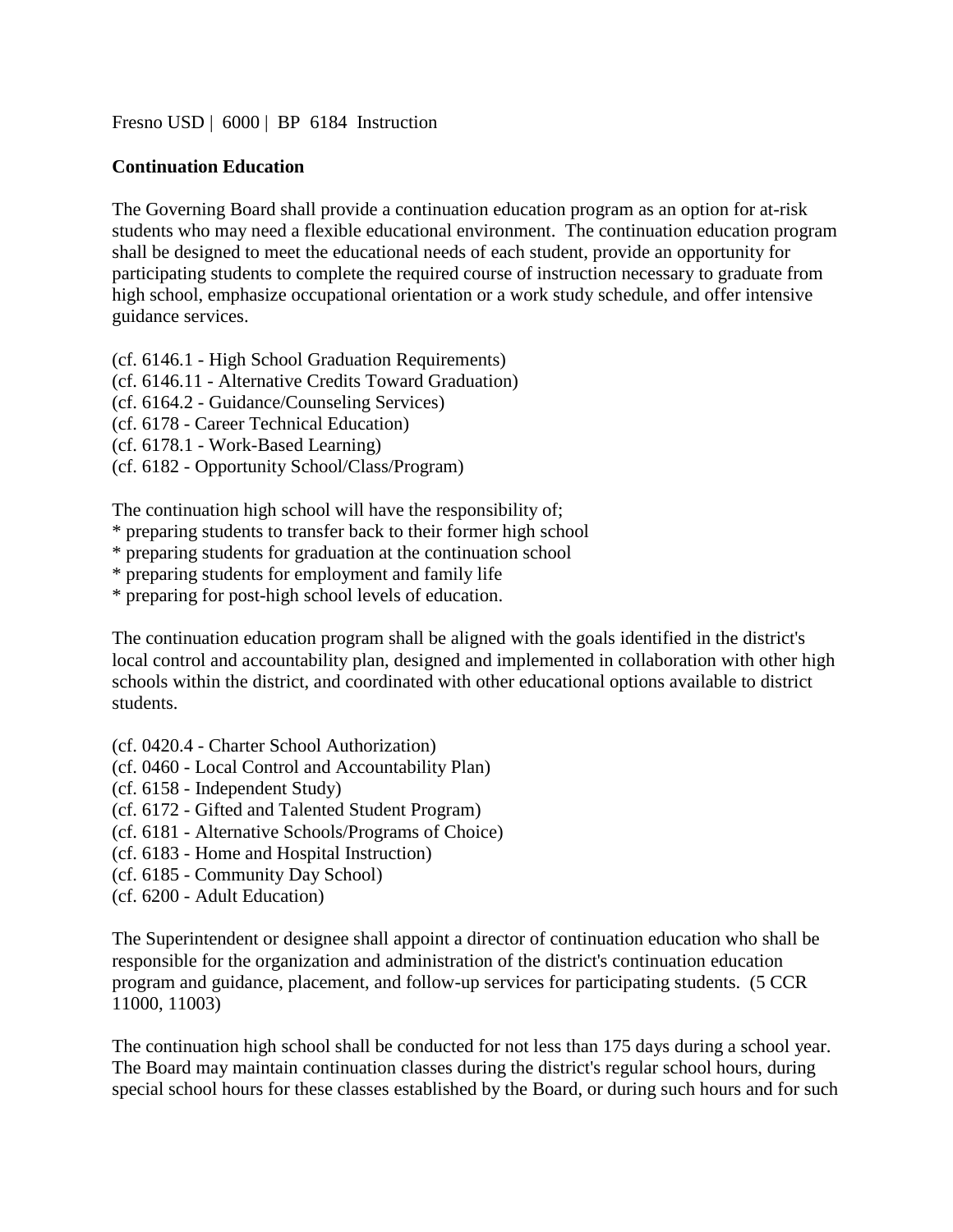length of time during the day or evening that adult education classes are maintained. (Education Code 48434; 5 CCR 11004)

(cf. 6111 - School Calendar) (cf. 6112 - School Day)

Students eligible for continuation education classes shall be age 16 or 17 years at the time of their enrollment and shall not have graduated from high school. (Education Code 48400, 48413)

The Superintendent or designee shall develop administrative regulations governing the involuntary transfer of students into the continuation program, including students under the age of 16.

The district shall evaluate its continuation education program annually and report its findings to the Superintendent of Public Instruction as required by law. (Education Code 48443)

(cf. 5112.3 - Student Leave of Absence)

With the consent of the Superintendent or designee, a student may voluntarily enroll in continuation classes in order to receive special attention such as individualized instruction. (Education Code 48432, 48432.3, 48432.5)

Priority for voluntary enrollment in continuation classes shall be given to students who need credit recovery in order to graduate with their peers and to students who, due to employment, pregnancy, parenting responsibilities, or other circumstances, are unable to attend a comprehensive high school. A student with a disability shall be admitted only if their individualized education program specifically states that a continuation high school setting meets his/her needs.

(cf. 5146 - Married/Pregnant/Parenting Students) (cf. 5147 - Dropout Prevention)

(cf. 6159 - Individualized Education Program)

Enrollment criteria shall be applied consistently throughout the district. (Education Code 48432.3)

(cf. 0410 - Nondiscrimination in District Programs and Activities)

Students may be enrolled in a regional occupational center or program within the county in lieu of, or in combination with, continuation education. (Education Code 48432)

(cf. 6178.2 - Regional Occupational Center/Program)

Students otherwise subject to compulsory attendance in continuation education classes may be exempted if they meet any of the conditions specified in Education Code 48410 and AR 5112.1 - Exemptions from Attendance.